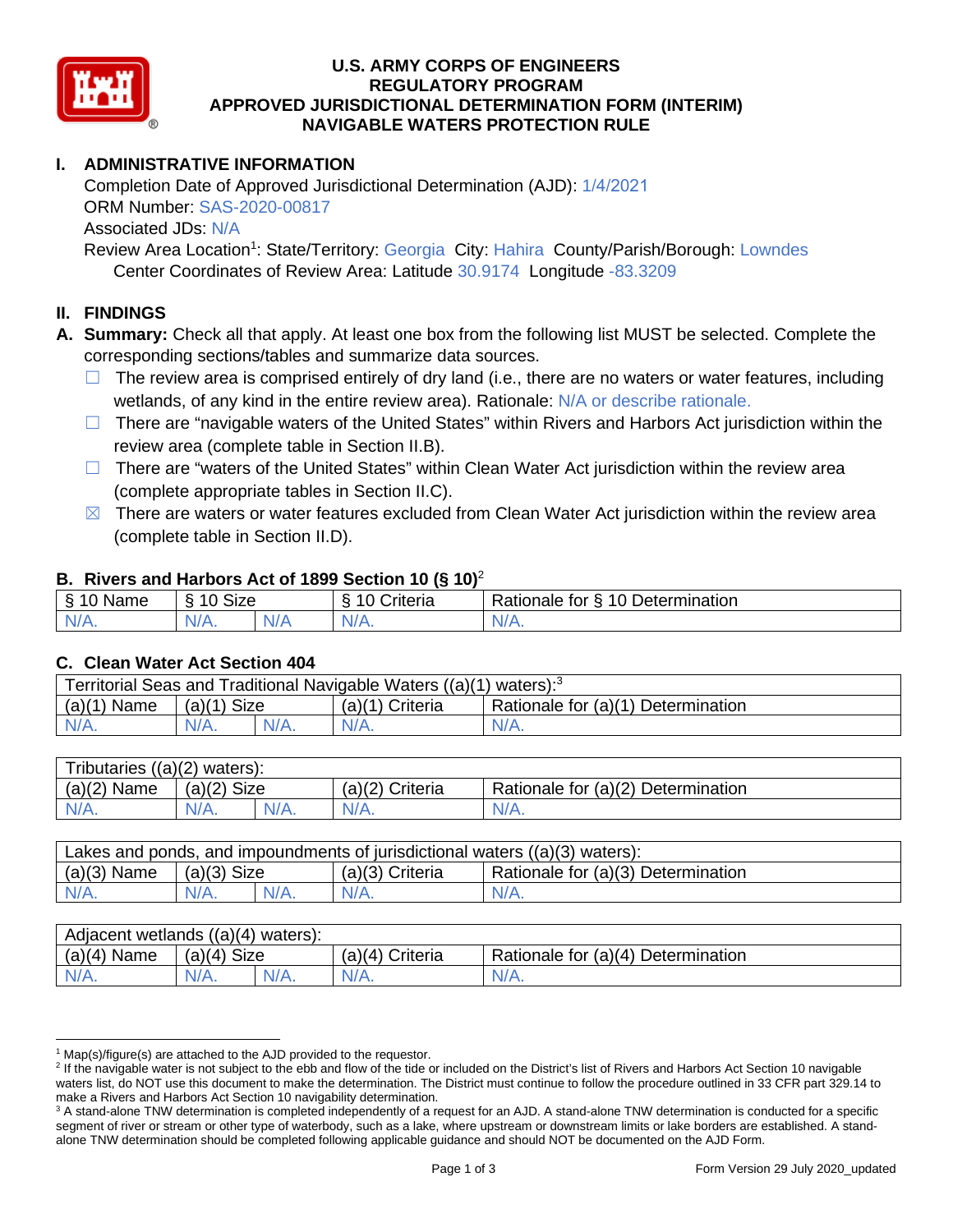

# **U.S. ARMY CORPS OF ENGINEERS REGULATORY PROGRAM APPROVED JURISDICTIONAL DETERMINATION FORM (INTERIM) NAVIGABLE WATERS PROTECTION RULE**

## **D. Excluded Waters or Features**

| Excluded waters $((b)(1) - (b)(12))$ : <sup>4</sup> |                       |                  |                                    |                                                                                                                                                                                                                                                                                                                                                                                                                                                    |
|-----------------------------------------------------|-----------------------|------------------|------------------------------------|----------------------------------------------------------------------------------------------------------------------------------------------------------------------------------------------------------------------------------------------------------------------------------------------------------------------------------------------------------------------------------------------------------------------------------------------------|
| <b>Exclusion Name</b>                               | <b>Exclusion Size</b> |                  | Exclusion <sup>5</sup>             | <b>Rationale for Exclusion Determination</b>                                                                                                                                                                                                                                                                                                                                                                                                       |
| <b>Wetland B</b>                                    | 0.75                  | $\text{acre}(s)$ | $(b)(1)$ Non-<br>adjacent wetland. | This is a depressional feature surrounded by<br>upland and is not adjacent to any $(a)(1)-(a)(3)$<br>waters as defined by the NWPR. This wetland is<br>physically separated from all (a)(1)-(a)(3) waters.<br>This wetland does not abut any $(a)(1)-(a)(3)$<br>waters, is not inundated by nor does it have a<br>direct hydrologic surface connection to any<br>$(a)(1)-(a)(3)$ waters in a typical year. See III.C<br>for additional discussion. |
| <b>Wetland C</b>                                    | 0.81                  | $\text{acre}(s)$ | $(b)(1)$ Non-<br>adjacent wetland. | This is a depressional feature surrounded by<br>upland and is not adjacent to any $(a)(1)-(a)(3)$<br>waters as defined by the NWPR. This wetland is<br>physically separated from all (a)(1)-(a)(3) waters.<br>This wetland does not abut any $(a)(1)-(a)(3)$<br>waters, is not inundated by nor does it have a<br>direct hydrologic surface connection to any<br>$(a)(1)-(a)(3)$ waters in a typical year. See III.C<br>for additional discussion. |
| <b>Wetland D</b>                                    | 0.21                  | $\text{acre}(s)$ | $(b)(1)$ Non-<br>adjacent wetland. | This is a depressional feature surrounded by<br>upland and is not adjacent to any $(a)(1)-(a)(3)$<br>waters as defined by the NWPR. This wetland is<br>physically separated from all (a)(1)-(a)(3) waters.<br>This wetland does not abut any $(a)(1)-(a)(3)$<br>waters, is not inundated by nor does it have a<br>direct hydrologic surface connection to any<br>$(a)(1)-(a)(3)$ waters in a typical year. See III.C<br>for additional discussion. |

## **III. SUPPORTING INFORMATION**

**A. Select/enter all resources** that were used to aid in this determination and attach data/maps to this document and/or references/citations in the administrative record, as appropriate.

 $\boxtimes$  Information submitted by, or on behalf of, the applicant/consultant: Approved Jurisdictional

Determination Request,October 30, 2020

This information is sufficient for purposes of this AJD.

Rationale: N/A

- $\Box$  Data sheets prepared by the Corps: Title(s) and/or date(s).
- ☒ Photographs: Aerial: Google Earth

 4 Some excluded waters, such as (b)(2) and (b)(4), may not be specifically identified on the AJD form unless a requestor specifically asks a Corps district to do so. Corps districts may, in case-by-case instances, choose to identify some or all of these waters within the review area. to do so. Corps districts may, in case-by-case instances, choose to identify some or all of these waters within the review area.<br><sup>5</sup> Because of the broad nature of the (b)(1) exclusion and in an effort to collect data on s

 exclusion, four sub-categories of (b)(1) exclusions were administratively created for the purposes of the AJD Form. These four sub-categories are not new exclusions, but are simply administrative distinctions and remain (b)(1) exclusions as defined by the NWPR.